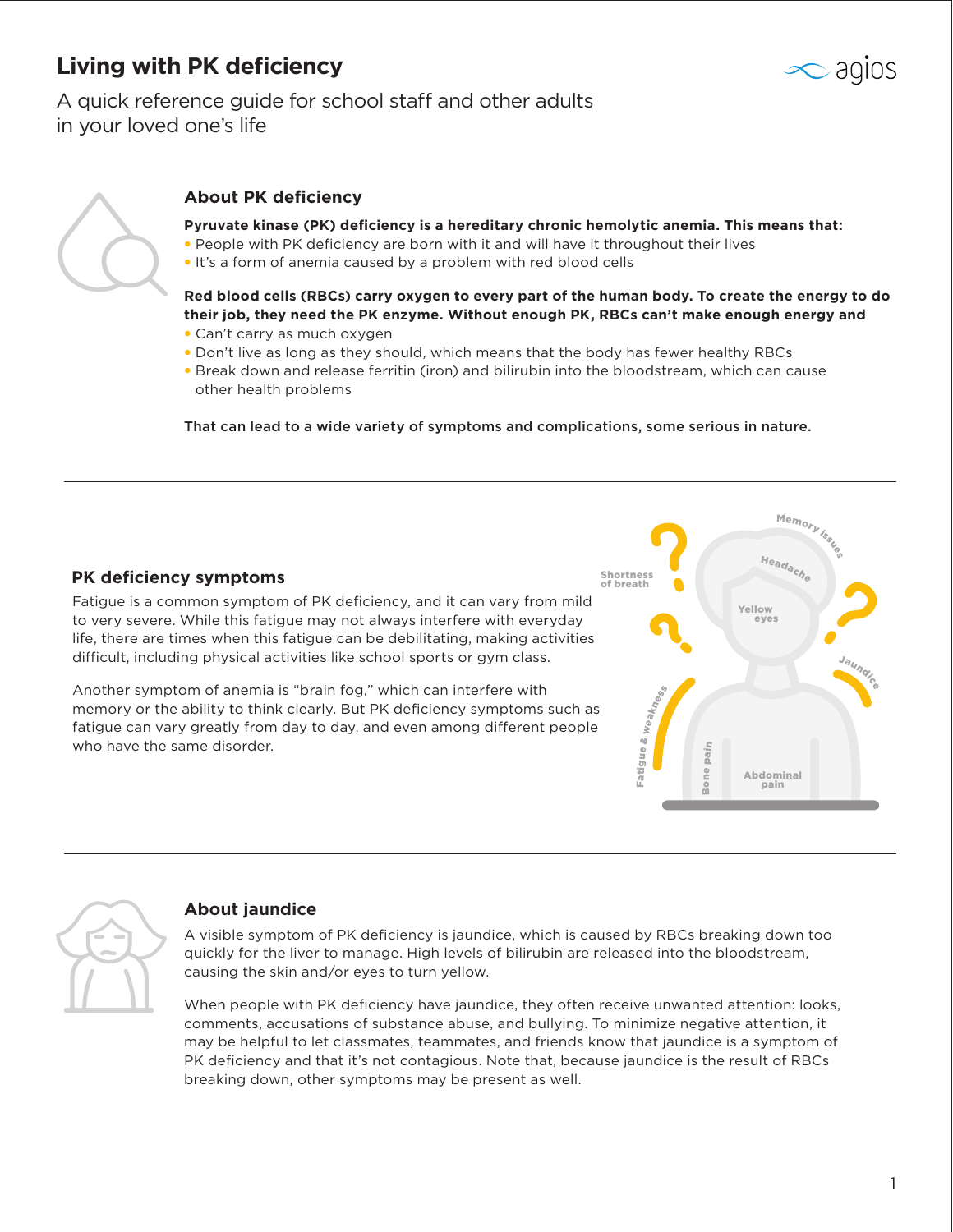

#### **About transfusions**

There is no cure for PK deficiency. Doctors, nurses, and other healthcare providers work with people with PK deficiency to manage the symptoms of the disease. One way to manage symptoms is through the transfusion of red blood cells. Some people with PK deficiency may need transfusions on a regular basis. Others may need them only if they have an infection or because certain symptoms have worsened.



Because transfusions can take up to 4 hours to administer, not including time needed for observation or travel, the need for a transfusion may mean missing school, sometimes on a regular basis. Proactively plan for absences in terms of make-up work, and communicate plans to the child and their caregiver. This can help minimize disruption to schoolwork and other activities.



### **Please notify our family in the case of schoolwide illness**

People with PK deficiency may be more prone to illness, so if there is an outbreak of the flu; chicken pox; hand, foot, and mouth disease; or other illness, please let us know. Many people with PK deficiency have had their spleen removed (splenectomy), which also decreases the body's ability to fight infection. People with PK deficiency may also take longer to recover from an illness than is typical.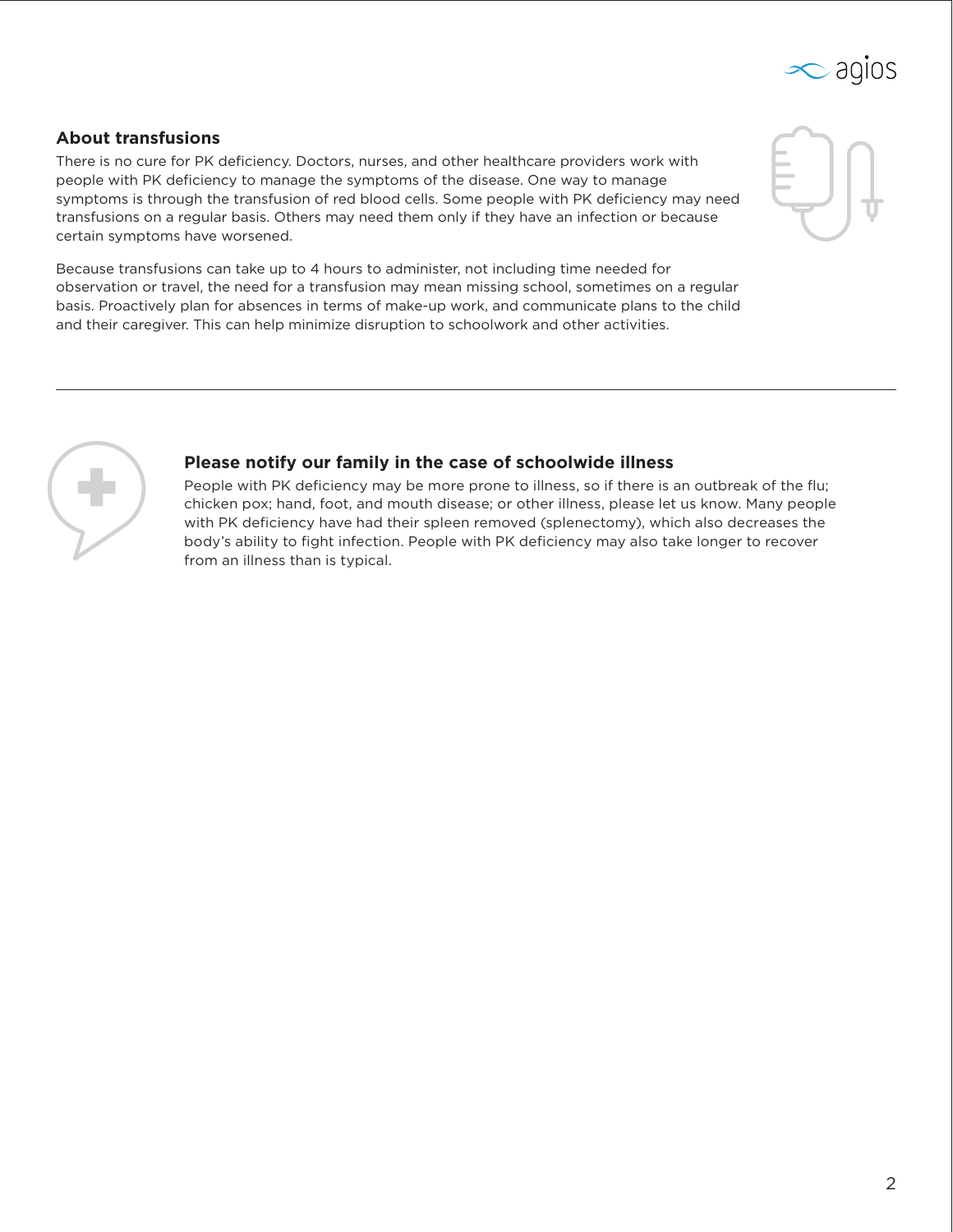



• Chest pain

- Loss of consciousness
- Shortness of breath that does not resolve with rest

Other (please describe)